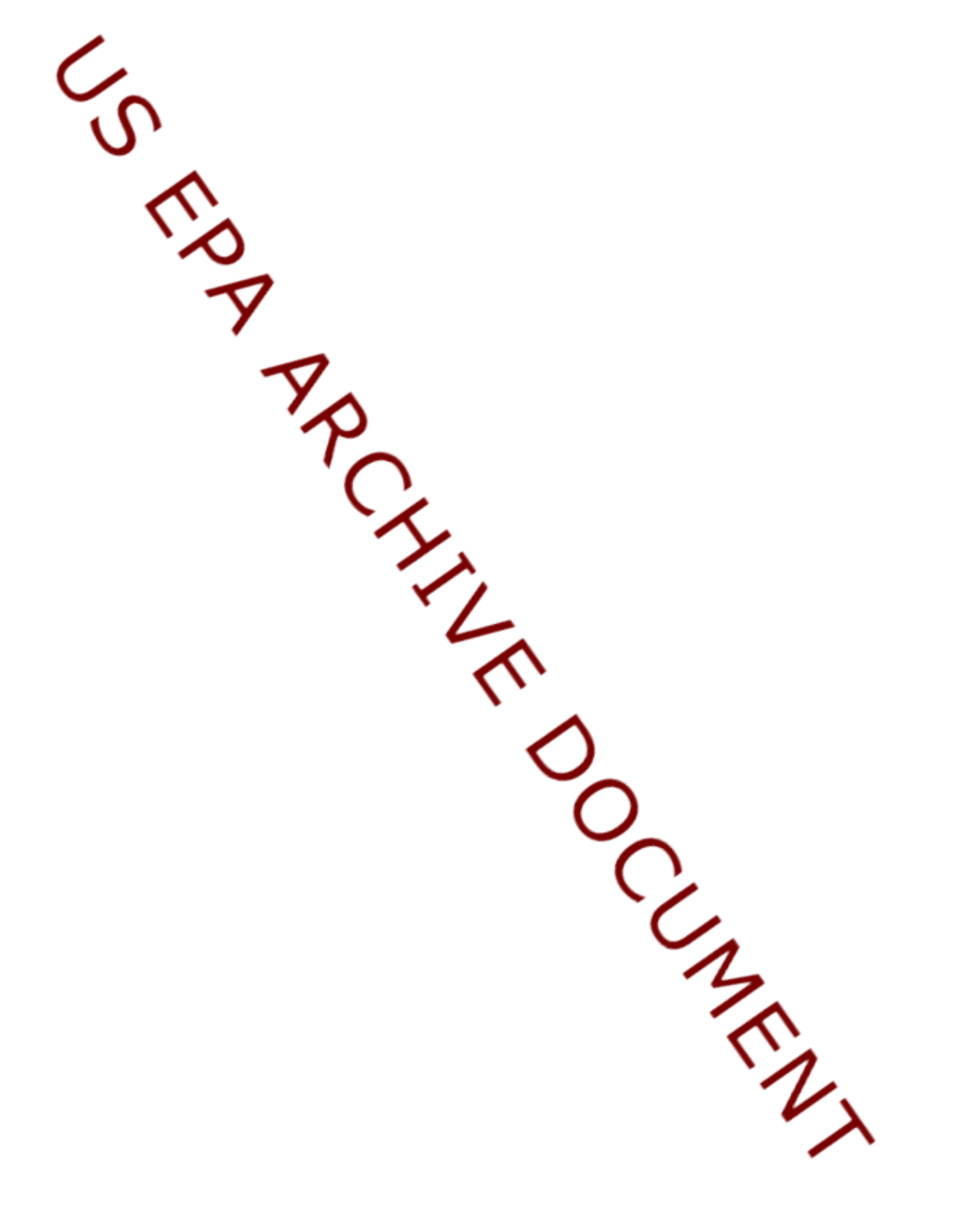# **Technical Factsheet on: 1,2,4-TRICHLOROBENZENE**

[List of Contaminants](http://www.epa.gov/safewater/hfacts.html) 

 As part of the Drinking Water and Health pages, this fact sheet is part of a larger publication: **National Primary Drinking Water Regulations** 

## **Drinking Water Standards**

 MCLG: 0.07 mg/L MCL: 0.07 mg/L HAL(child): 1 day: 0.1 mg/L; Longer term: 0.1 mg/L

### **Health Effects Summary**

 Acute: EPA has found 1,2,4-trichlorobenzene to potentially cause the following health effects from acute exposures at levels above the MCL: changes in liver, kidneys and adrenal glands

 consuming 1 liter of water per day: upto a 7-year exposure to 0.1 mg/L. Drinking water levels which are considered "safe" for short-term exposures: For a 10-kg (22 lb.) child

 exposures at levels above the MCL: increased adrenal gland weights Chronic: 1,2,4-Trichlorobenzene has the potential to cause the following health effects from long-term

 Cancer: There is presently no evidence that 1,2,4-Trichlorobenzene has the potential to cause cancer from a lifetime exposure in drinking water.

### **Usage Patterns**

Current production figures on 1,2,4-trichlorobenzene are not available. EPA estimated 1983 production to be in the range of 3 to 8 million lbs. 1983 imports were reportedly over 3 million lbs.

 1,2,4-Trichlorobenzene is primarily used as a dye carrier. Other uses include: an intermediate in the manufacture of herbicides and higher chlorinated benzenes; dielectric fluid; solvent; heat-transfer medium; degreasing agents; septic tank and drain cleaners; wood preservatives; and abrasive formulations. It was once used as a soil treatment for termite control.

### **Release Patterns**

Major environmental releases of 1,2,4-trichlorobenzene are due to its manufacture and use as a dye carrier. 1,2,4-Trichlorobenzene is also a product of hexachlorobenzene dechlorination by anaerobic sewage sludge.

 releases to land and water totalled over 180,000 lbs., of which about 87% was to water. These releases From 1987 to 1993, according to EPA's Toxic Chemical Release Inventory, 1,2,4- trichlorobenzene were primarily from textile finishing industries. The largest releases occurred in North Carolina and Virginia.

### **Environmental Fate**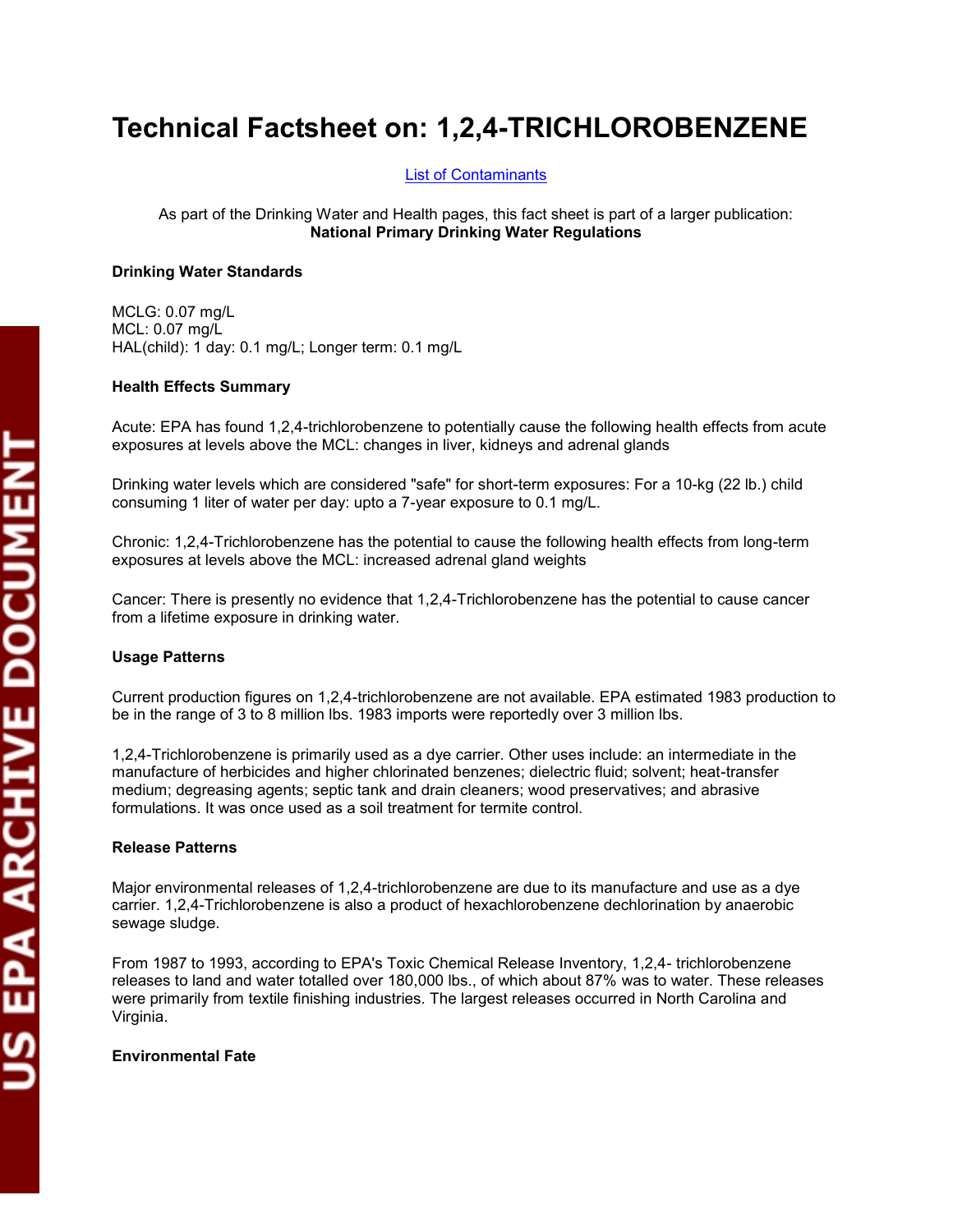If 1,2,4-trichlorobenzene (1,2,4-TCB) is released to the soil it will probably adsorb to the soil and therefore will not leach appreciably to the groundwater. However, 1,2,4-TCB has been detected in some groundwater samples which indicates that it can be transported there by some process. 1,2,4-TCB will not hydrolyze or biodegrade in groundwater, but it may biodegrade slowly in the soil based upon the data from one experiment.

If released to water it will adsorb to the sediments. It will not hydrolyze in surface waters but it may be subject to significant biodegradation. It is expected to significantly evaporate from water with half-lives of 11-22 days for evaporation from a seawater microcosm and a half-life of 4.2 hr predicted for evaporation from a model river. Adsorption to sediments or absorption by microorganisms may minimize the rate of evaporation. A half-life of 450 years has been reported for sunlight photolysis in surface waters at 40 deg latitude in summer.

If 1,2,4-trichlorobenzene is released to the atmosphere, it may react with photochemically produced hydroxyl radicals with a resulting estimated vapor phase half-life in the atmosphere of 18.5 days.

Bioconcentration in aquatic organisms has been measured and values for fish ranging from 51 to 2800 have been reported.

Exposure to 1,2,4-trichlorobenzene will result mainly from occupational exposure during its manufacture and use, while general population exposure will result from the ingestion of contaminated drinking water and food, especially contaminated fish.

### **Chemical/Physical Properties**

CAS Number: 120-82-1

Color/ Form/Odor: Aromatic, colorless liquid

M.P.: 17 C B.P.: 213.5 C

Vapor Pressure: 0.29 mm Hg at 25 C

Octanol/Water Partition (Kow): Log Kow = 4.02

Density/Spec. Grav.: 1.45 at 20 C

Solubility: 30 mg/L of water at 20 C; Slightly soluble in water

Density/Spec. Grav.: 1.45 at 20 C<br>Solubility: 30 mg/L of water at 20 C; Slightly soluble in water<br>Soil sorption coefficient: Koc ranges from 1000 to 5000; moderate to high mobility in soil

Odor/Taste Thresholds: Odor threshold in water is 3 mg/L

Bioconcentration Factor: BCFs range from 490 to 2800 in fish; expected to bioconcentrate in aquatic organisms.

Henry's Law Coefficient: 3.9x10-3 atm-cu m/mole

Trade Names/Synonyms: 1,2,4-Trichlorobenzol, Hostetex L-PEC

#### **Other Regulatory Information**